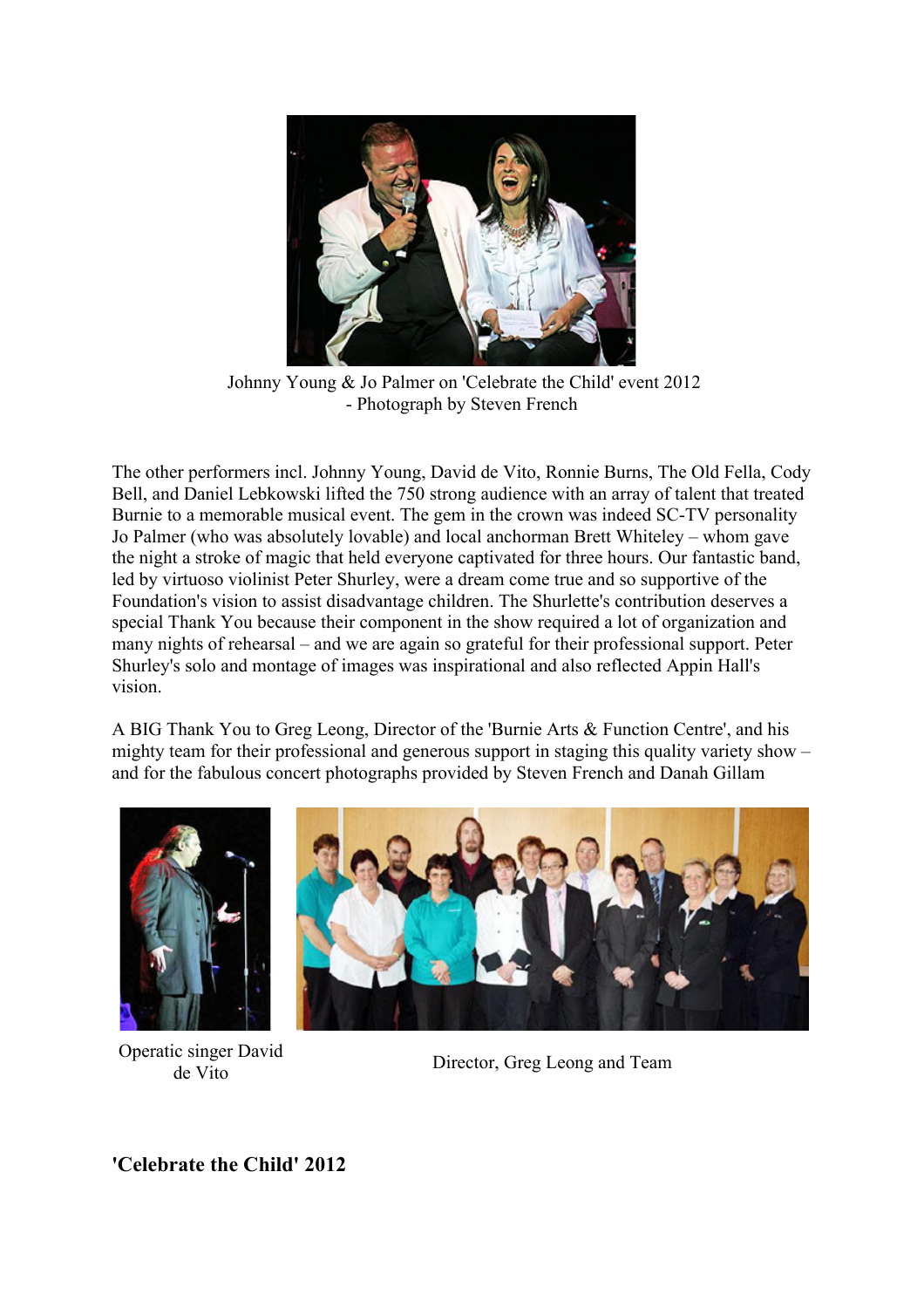In many ways, surpassed last year's show. This year's concert boasted a huge array of talent and offered performances that traversed the globe. The show incl. everything from Scottish bagpipes (a tribute to Ronnie and Maggie's Celtic roots), to Japanese (Taiko) drumming, some great 'true blue' Aussie acts, and culminated with Italian opera. There was a stirring violin solo, top class performances from our youngest vocalists, a nostalgic trip with iconic pop legends, and a cheeky 'Old Fella' who pushed the comedic boundaries. Add to the mix a stellar band, incl. a gifted saxophonist (also a kitchen whiz), and a superb hosting duo and it's easy to see why our 2012 was such an outstanding success. Plans have begun for CTC 2013 - Oct 26th. Sylvia Berger – event coordinator

#### **"The purpose of life is the exploration and expansion of joy and happiness - and can be shared with others who are willing to aspire to greater knowledge and a service to humanity"**

Throughout the second half of the year, we experienced some very grave situations for visiting families who were undergoing extremely harsh emotions of sexual abuse, severe illness, physical violence – and the deeply distressing effects of prolonged court cases whereby families are fighting for support for their children or family.





Veronica & mum Kylee Hannah, Maggie & Josiah

## **Little Veronika**

During the past 8.5 years since opening our doors, we have witnessed the amazing courage and compassion that visiting children and their parents show in the face of serious illness and abuse. They have the guts to stick it out to get their kids through when often they are against the odds because of lack of treatment and a need for counseling and support. Having a sick child can be a very expensive business, especially when the father has to give up work to care for siblings whilst a determined mother moves to the mainland to wait for specialized treatment. Often illness affects the entire family and close friends.

The Davie family (of 5) from Hobart ventured the long 4-hour trip to spend a week at Appin Hall. This allowed them all to enjoy some respite focused around their 5-year old daughter Veronika. This tenacious little girl, who was recommended through a social worker from St.Giles, has Cerebral Palsy and Trisomy 21 (Down Syndrome) and her parents were told she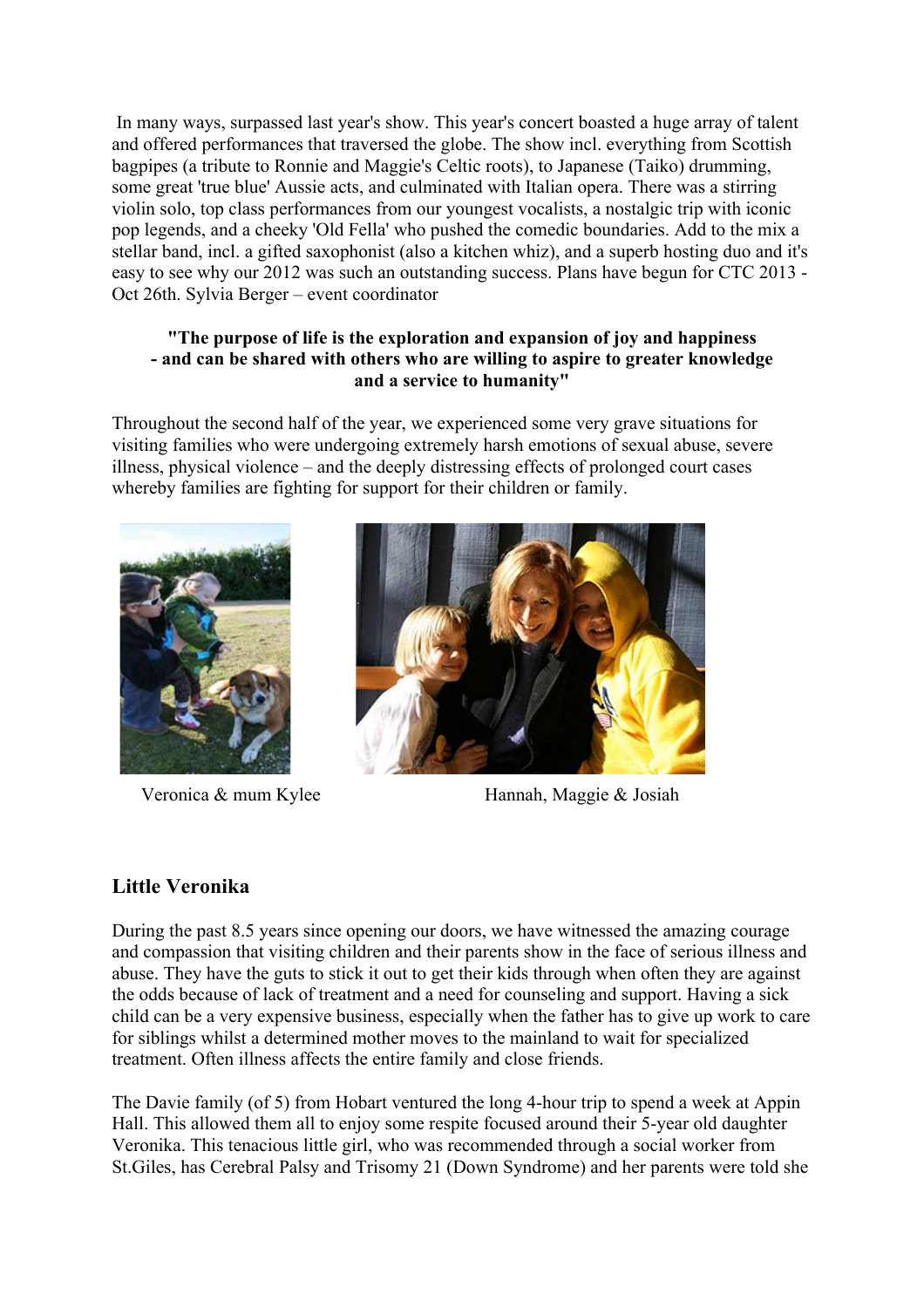would never talk or walk, however, this diagnosis was to be proved incorrect – and so with the permission of Veronika's parents you can watch this heart moving story: http://youtu.be/EuQiWPVM\_AkThe family is booked to visit Appin Hall [again] early in 2013.

# **Teamwork**

Appin Hall can only meet its enormous yearly commitments because of the wonderful group of supporters, donors, volunteers, community organizations and business people who continue to step up to help our cause. Many community groups (Rotary, Lions, church etc) book in for Working Bees, and, in the process, invite young people (10 to 21 yr old) to participate in essential garden chores and site safety. Having young folk take a keen interest enables them to understand the shared vision – along with giving of themselves to help children/families less fortunate in our communities. It is a delight to see them working along side adults and expanding their social awareness within society.



Art and Free time T-shirt Painting



**"Wisdom is a very specific thing. It's not about brains. It's not about the accumulation of knowledge. It is about being decent. And let me explain what I mean by being decent: If you can be generous and nice, rather than a son-of-a-bitch, it works better for you in the end." -** *Bryce Courtney*

### **Acknowledgment Awards**

2012 was certainly a year of recognition for Appin Hall and its achievements on the national stage. Tasmania's 'Community Achievement Award' allocated their Outstanding Achievement Award to Appin Hall in Hobart, and, in addition to Maggie Burns winning the coveted News Ltd 'Pride of Australia' Award in Sydney, she was a Finalist in the distinguished Financial Review/Westpac '100 Most Influential Woman' Awards. Ronnie Burns picked up an entertainment industry 'Mo Award' in Sydney. He received the John Campbell 'Fellowship Award' on behalf of his work for Appin Hall. Through continued public speaking, award nights and many community events, Ronnie and Maggie continue to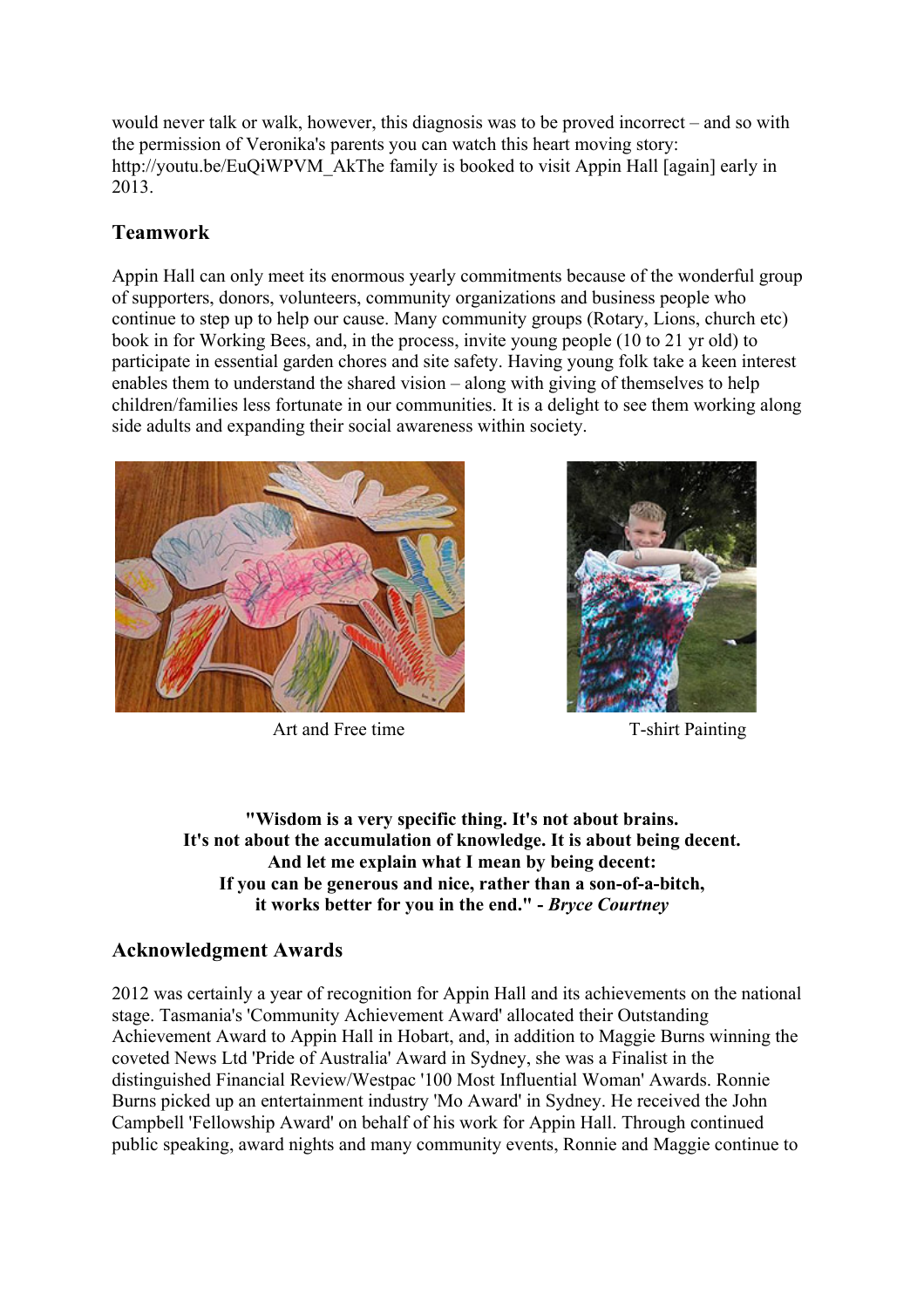raise the Foundation's profile – thus making the community more aware that Appin Hall can provide much needed respite to families.

We would like to thank the community of Campbell Town for their fundraising initiative at the National Carers Week event at the Town Hall 17th October. Maggie and Ronnie were delighted to meet local carers and patients from Campbell Town hospital and to be entertained with their old time dancing and good cheer. It is wonderful to see community groups take the initiative to hold fundraising events that support the Appin Hall vision. Thirlstane Golf Club's Trevor Browne organized a Golf Day on the north coast with members hitting off a daylight saving 'drive' to host its inaugural Appin Hall fundraiser. And the combined Rotary and Lions Clubs of Smithton put on an amazing Quiz Night to end up raising \$4,000. It was a memorable evening and a good time had by all.



Carers Michelle & Ron with Maggie Tony and Trevor – Golf Day fundraiser

## **Forth Primary School**

Ronnie's conversation regarding "secret doorways and passageways" was such that it greatly inspired the year 6 students from Forth Primary School when they came on-site for a forest/nature adventure with Cradle Mountain tour guide Wes Moule. The students brought lunch in order to stay one whole day with Wes and his two assistants Phil Dickinson and Dan the Wombat Man. The group was very excited to go into our forest, to stand beneath our waterfall - and to discover two wombats in a clearing. However, they really latched on to what Ronnie is planning within the building plan for the proposed 46 buildings of this French provincial village and self-sustainable model. And so, when they returned to school the next day, they came up with the idea of making their own versions of secret doorways and passageways in a bid to help Ronnie with his vision. Maggie and Ronnie were then invited to come to school and see and hear about how the students went about this unusual project. Teacher Julie Wells, supported and guided the children through their efforts to present something valuable that would be enjoyed and experienced by families coming to Appin Hall in the future. In addition, the students made the most delicious morning tea for Maggie and Ronnie – and of course helped them to polish off the cupcakes and home-made slices. Thanks guys for such an inspirational outcome!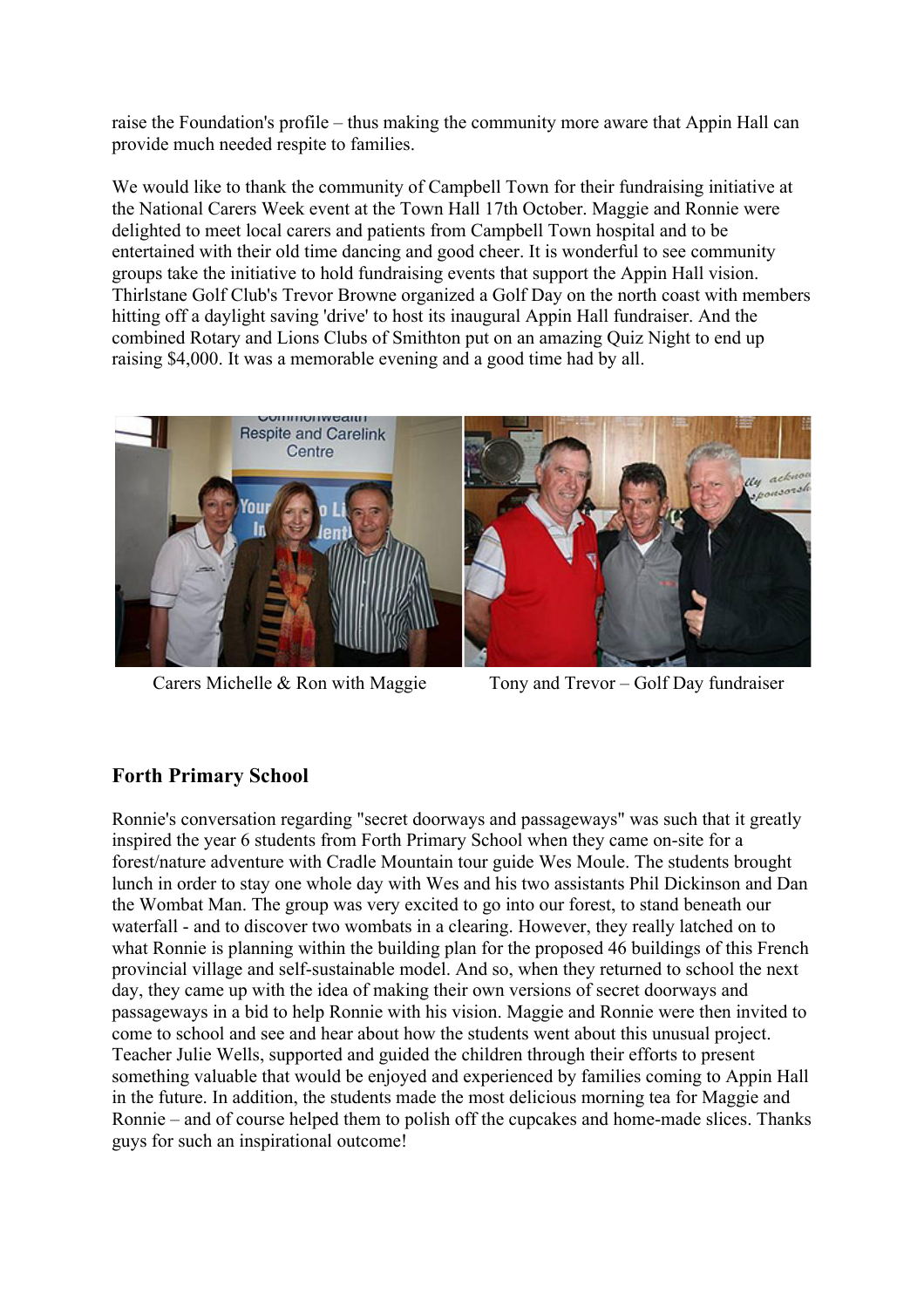

Forth Primary School students Boys model with teacher Julie Wells



Forth students with Maggie Mysteriousness!







Bathroom with secret passage 3-story model with passageways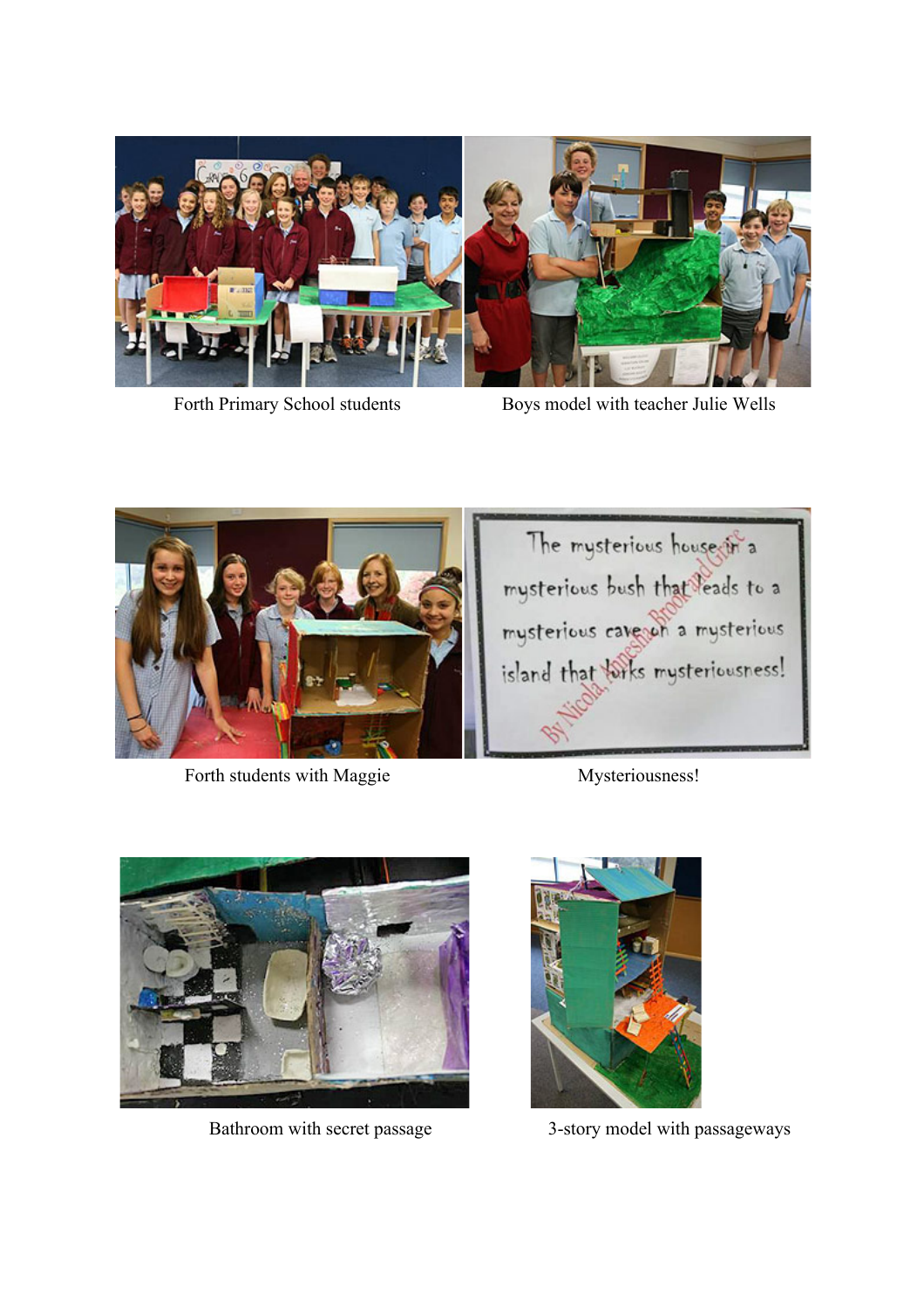### **Fundraising Auction**

Our 'Rock 'n Roll Heaven' fundraising night at Wynyard RSL has been scheduled again for Saturday 16th February 2013 – so please come ready to dance and rock 'n roll! This year's event was a BIG success raising \$10,000 with great auction items being snapped up. There will be a heap of 'signed' memorabilia from singers, sporting personalities + one of Ronnie's prized acoustic guitars. North-coast band 'Kool Daddy's' will provide entertainment with Daniel Lebkowski as guest artist - plus Coast-FM's colorful Mel Metcalf as MC and event organizer. Come along and join in the fun – tickets (\$20) go on sale in January at Wynyard RSL: 6442 2552. Or Sylvia on: 0448.050 267

Keep an eye on our website for details for our 'Koko the Clown' show in April 2013.





### **Launceston Parade**

The St.Kilda Football Club Supporters of Launceston again invited Ronnie and Maggie to walk with their float in this year's Christmas Parade that takes in the city's major streets for the enjoyment of children and their families. Over the years the Saints Supporters have contributed to a number of vital items needed for our Respite Centre and for outdoor activities. Wonderful and thoughtful people who take great pride in providing generous support for the children.

### **Chook House**

The addition of our new Chook House has been an absolute hit with visiting children. We are aware that many children do not know of the experience of gathering fresh warm farm eggs from the straw boxes in a chook enclosure. Our girls (chickens) do a fantastic job producing 12 eggs per day for the kids to gather plus they happily run in between the visitors legs when the egg collection is underway. Needless to say our eggs are orange [inside] and the children get to enjoy the most beautiful cakes, omelets and quiches!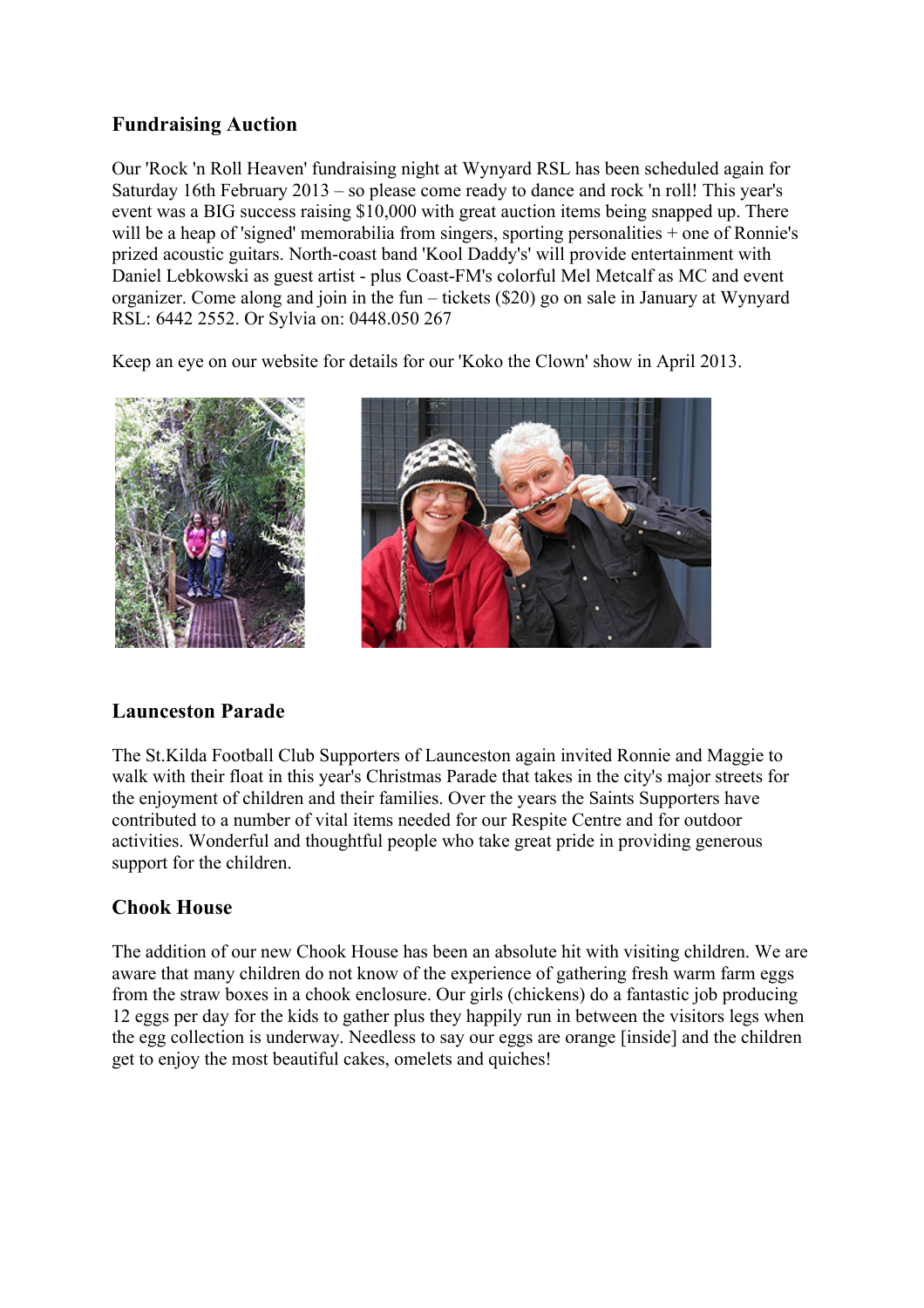



Bad Egg! Appin Hall chooks

**"The reason television shows are called 'programs' is because people are in fact being programmed to conform to regular 'program' forming habits. These 'programs' appear entertaining, however, nothing is as it seems as these 'luxury' items are causing problems for children's central nervous systems. People do not understand that televisions are transceivers (2-way) and that within the business of persuasion –is where the truth Lies"** *-Ronnie Burns*



Having fun Community Achievement Award

#### **"It is better to make changes for oneself than try to mend holes torn by the decisions and choices of others"**

## **Hothouse project**

In 2013, Appin Hall will be on a mission to complete our 55met x 12met commercial Hothouse so that we can begin using this structure for the production of foods mentioned